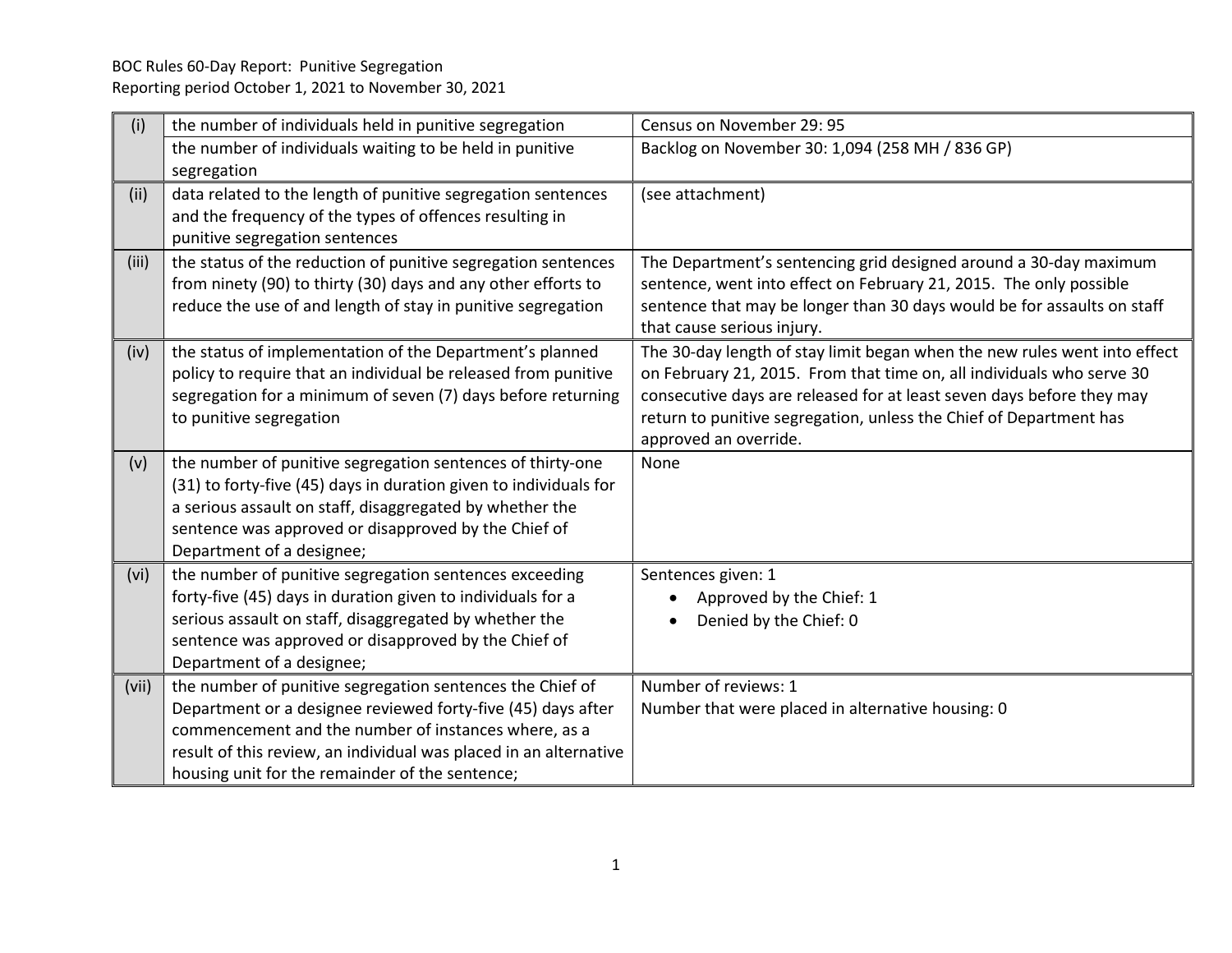BOC Rules 60-Day Report: Punitive Segregation Reporting period October 1, 2021 to November 30, 2021

| (viii)            | the number or requests submitted to the Chief of Department<br>to hold an individual in punitive segregation for more than a<br>total of sixty (60) days within a six (6) month period,<br>disaggregated by whether the request was approved or<br>disapproved by the Chief of Department; | Total number of requests: 0<br>Total number approved: N/A<br>Total number disapproved: N/A |
|-------------------|--------------------------------------------------------------------------------------------------------------------------------------------------------------------------------------------------------------------------------------------------------------------------------------------|--------------------------------------------------------------------------------------------|
| (ix)              | the number of individuals who received two (2) or more<br>placements in punitive segregation pursuant to section 1-<br>17(d)(3);                                                                                                                                                           |                                                                                            |
| (x)               | the number of individuals currently in Department custody<br>who have, during their current incarceration, been housed in<br>punitive segregation a total of:                                                                                                                              |                                                                                            |
|                   | one (1) to thirty (30) days                                                                                                                                                                                                                                                                | 484                                                                                        |
|                   | thirty-one (31) to sixty (60) days                                                                                                                                                                                                                                                         | 189                                                                                        |
|                   | sixty-one (61) to ninety (90) days                                                                                                                                                                                                                                                         | 100                                                                                        |
|                   | ninety-one (91) to one-hundred-twenty (120) days                                                                                                                                                                                                                                           | 56                                                                                         |
|                   | more than one-hundred-twenty (120) days                                                                                                                                                                                                                                                    | 61                                                                                         |
| (x <sub>i</sub> ) | the number of individuals currently housed in punitive<br>segregation (November 30), who have been held there,<br>consecutively, for:                                                                                                                                                      |                                                                                            |
|                   | one (1) to thirty (30) days                                                                                                                                                                                                                                                                | 95                                                                                         |
|                   | thirty-one (31) to sixty (60) days                                                                                                                                                                                                                                                         | 0                                                                                          |
|                   | sixty-one (61) to ninety (90) days                                                                                                                                                                                                                                                         | 0                                                                                          |
|                   | ninety-one (91) to one-hundred-twenty (120) days                                                                                                                                                                                                                                           | 0                                                                                          |
|                   | more than one-hundred-twenty (120) days                                                                                                                                                                                                                                                    | 0                                                                                          |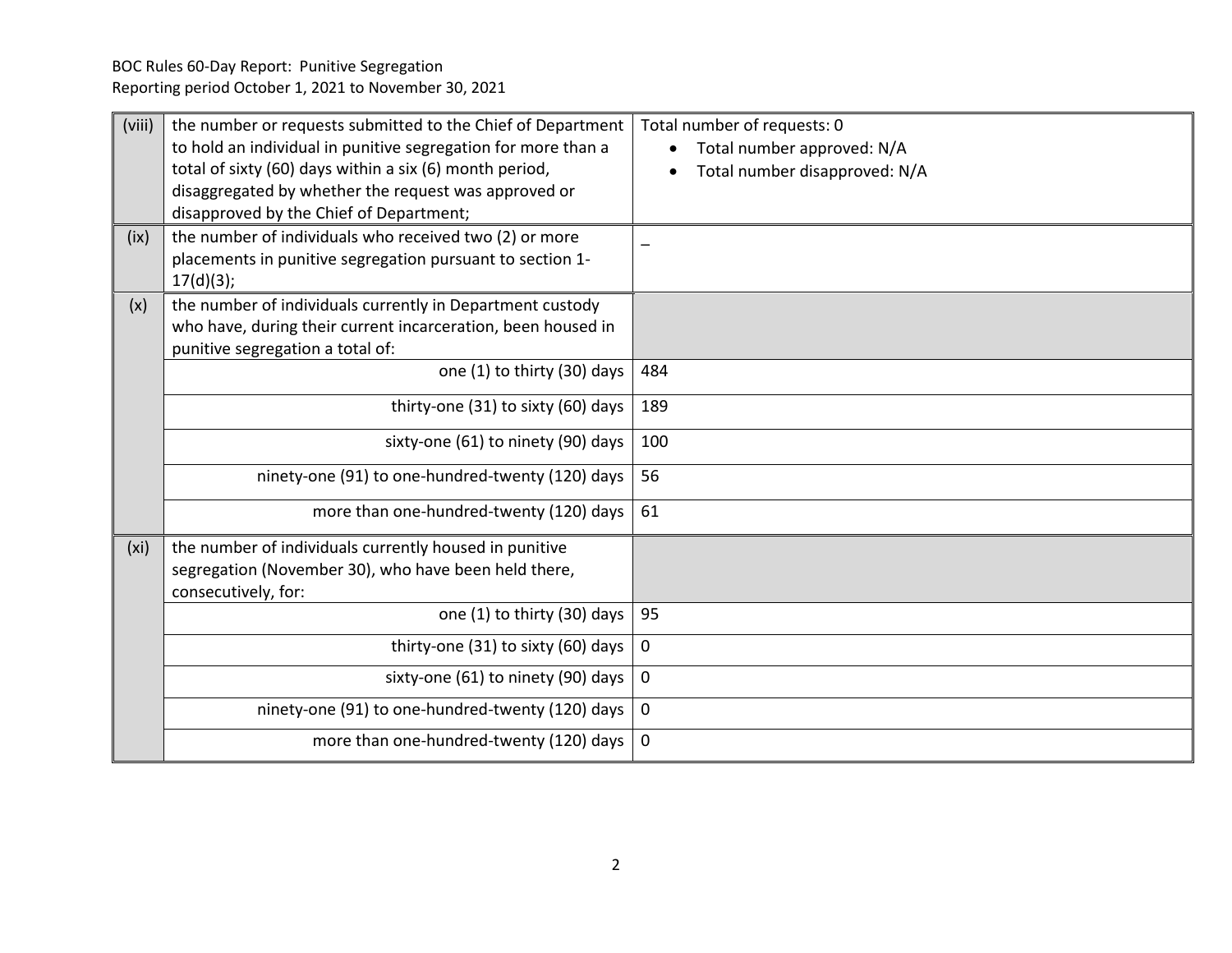| (xii)  | a plan and timeline detailing steps necessary to reduce the<br>length of punitive segregation sentences and to reduce the<br>number of individuals housed in punitive segregation | Punitive segregation sentences have been reduced to a maximum of 30<br>days, with possible exception for assaults on staff that cause serious<br>injury.<br>Punitive segregation has been eliminated for all individuals aged 16-21.<br>Additionally, DOC has partnered with the Vera Institute of Justice to<br>develop safe alternatives to segregation. This nearly two-year project<br>includes a year of policy and procedure assessment before reforms are<br>recommended and implemented. DOC will share any recommendations<br>with the Board when they are issued. |
|--------|-----------------------------------------------------------------------------------------------------------------------------------------------------------------------------------|-----------------------------------------------------------------------------------------------------------------------------------------------------------------------------------------------------------------------------------------------------------------------------------------------------------------------------------------------------------------------------------------------------------------------------------------------------------------------------------------------------------------------------------------------------------------------------|
| (xiii) | data related to the amount of recreation provided to<br>individuals housed in punitive segregation                                                                                | Number of individuals who went to recreation: 899                                                                                                                                                                                                                                                                                                                                                                                                                                                                                                                           |
|        | data related to the amount of out-of-cell time provided to<br>individuals housed in punitive segregation                                                                          | Number of individuals who received 7 hours per day of out-of-cell time: 0<br>Average daily population who received 7 hours of out-of-cell time: 0                                                                                                                                                                                                                                                                                                                                                                                                                           |
| (xiv)  | any other information the Department or the Board deems<br>relevant to the Board's assessment of punitive segregation in<br>Department facilities                                 | Information has been shared with the Board as it has been requested.                                                                                                                                                                                                                                                                                                                                                                                                                                                                                                        |